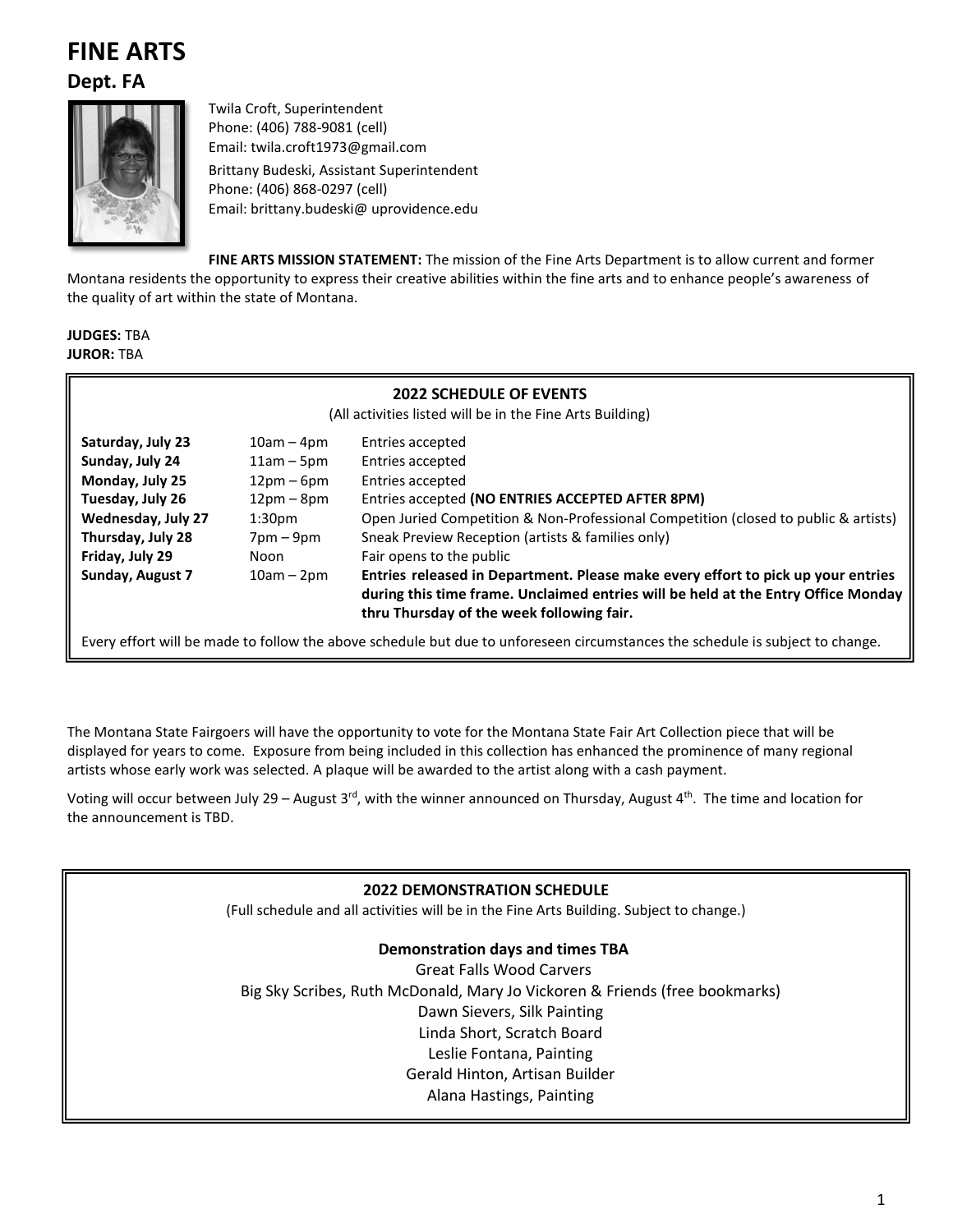## **PREMIUMS**

## **ATTENTION EXHIBITORS**

The Entry office will process judging results as quickly as possible after completion of judging. Please allow 3 to 5 days. Notice will be posted in departments when premium checks are processed and ready in the Entry Office. The **Entry Office** will be open from **July 29th through August 6<sup>th</sup> (8am to 6pm) and August 7<sup>th</sup> through 11<sup>th</sup> (9am to 4pm). Every effort should be made to collect your Premium** Checks between these times. Premium Checks of \$399.99 or less may be cashed during these times in the Entry Office.

All remaining Premium Checks will be mailed to you in the name and at the address provided by you on the entry form. The Montana State Fair will only mail premium awards.

#### *NOTE: A W9 must be filled out each year if either of the following apply to you:*

- *You have had changes to your name or address*
- *You are a first-time exhibitor at the Montana State Fair*

## **RULES & REGULATIONS**

- 1. All participants at Montana State Fair events are responsible for reading the Montana State Fair GENERAL INFORMATION Section and complying with policies listed therein. This section is located at cascadecountymt.gov under the Live-Work-Play tab.
- 2. AGREEMENT TO ALL RULES AND REGULATIONS HEREIN STATED IS UNDERSTOOD WHEN THE EXHIBITOR SUBMITS THE ENTRY FORM.
- 3. All entrants must complete a W9 form at time of entry to receive any premiums.
- 4. Competition is open to Montana residents and former residents.
- 5. The superintendent is instructed to refuse any picture, drawing or display deemed not worthy of a place in the show as the purpose of the State Fair is primarily educational and the management has concluded that exhibits in Fine Arts can be instructive only to the extent of their excellence.

## **DIVISIONS/CLASSES**

#### **DIVISIONS**

- **1 DISPLAY ONLY 2 RESIDENT PROFESSIONAL ARTIST**
- 
- **3 OPEN JURIED COMPETITION**

#### **4 NON-PROFESSIONAL COMPETITION**

## **REGULATIONS**

- 1. The name of the artist must be placed on the back of the article and article must be entered by the artist or his/her specified agent.
- 2. Please do not enter copies of other artists. This is easily detected. The more original the design, conception and execution by the exhibitor, the more worthy it will be. Work must be exhibitor's own – no commercial kits.
- 3. ALL PAINTINGS must be appropriately framed, and OTHER DRAWINGS framed or mounted. SCREW EYES AND WIRE OR HANGERS ARE TO BE ATTACHED to the back of the picture. Drawings not framed are to be mounted on stiff cardboard with hangers. This rule is strictly adhered to. All flat artwork must have required entry blank securely attached to the back. Entry blanks pasted on tag board are suggested for non-flat objects. Each item must bear required entry form.
- 4. SALES WILL BE ENCOURAGED THROUGHOUT FAIR WEEK IN ALL DIVISIONS and a 20% commission will be taken. This money will be used for improvement of the Fine Arts Facility.

## **DIVISION 1: DISPLAY ONLY**

*Open to professionals and amateurs who wish to display or sell their work. This division is not judged.* **REGULATIONS:**

1. NO LIMIT on number of entries. Any art media is eligible.

**ENTRY FEE:** \$3.25 per article, non-refundable

**PREMIUMS:** None

#### **CLASSES:**

FA-1-1 Display only

#### **DIVISION 2: RESIDENT PROFESSIONAL ARTIST**

*This division refers to those whose work is produced primarily for the purpose of selling or that teach in their visual medium. This division is voted on by People's Choice.*

## **REGULATIONS:**

- 1. NO LIMIT on number of entries. Any art medium is eligible.
- 2. Premiums for this division are awarded by PEOPLE'S CHOICE. A ballot box is set up in the Fine Arts Department. Fairgoer's vote for their favorite three works. All votes tallied at end of Fair week and premiums paid to the top three vote-getters.
- **5 YOUTH EXHIBITION**
- **6 SPECIAL NEEDS PEOPLE EXHIBITION**
- **7 DIGITAL ART EXHIBITION**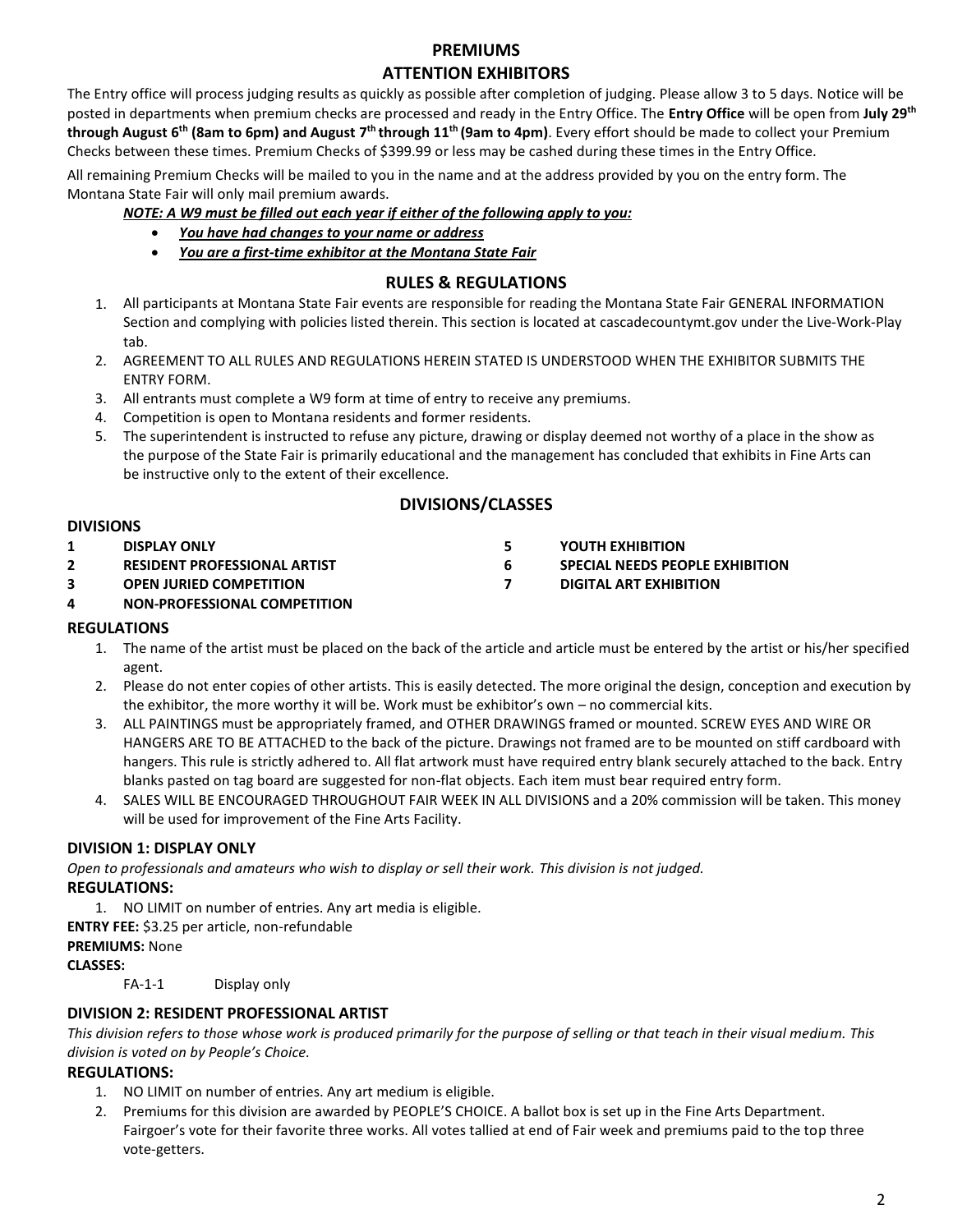FA-2-1 Professional Art – People's Choice

#### **DIVISION 3: OPEN JURIED COMPETITION**

*Open to professionals and amateurs and is juried by one juror.*

#### **REGULATIONS:**

- 1. NO LIMIT on number of entries. Exhibitor may be an amateur or professional artist.
- 2. A competent and qualified juror is selected by the Fine Arts Department and charged with the responsibility of selecting pieces he/she feels will contribute to a well-rounded quality show.
- 3. The juror will select cash award winners from the pieces selected for the show. At the juror's discretion, cash awards may be withheld in some classes. As in all local and national juried competitions, the decisions will reflect the taste and educational background of the juror.
- 4. Any work not selected by the juror will not be displayed in the show and will be stored in the Fine Arts Building for pickup during Fair week.
- 5. No article entered in former exhibits at the Fair may be entered again.

**ENTRY FEE:** \$3.25 per article, non-refundable

PREMIUMS: \$50 PER CLASS; at juror's discretion, cash awards may be withheld from a class or transferred to another class. **CLASSES:**

| $FA-3-1$ | Oil or acrylic painting | FA-3-6        | <b>Bronzes</b> |
|----------|-------------------------|---------------|----------------|
| $FA-3-2$ | Prints and drawings     | <b>FA-3-7</b> | Water colors   |
| $FA-3-3$ | Pottery                 | FA-3-8        | <b>Pastels</b> |
| $FA-3-4$ | Sculpture – no kits     | FA-3-9        | Mixed media    |
| FA-3-5   | Crafts – no kits        |               |                |

#### **DIVISION 4 : NON-PROFESSIONAL COMPETITION**

*This division is for those ranging from beginner to novice and who are new to their visual medium. If you have won in this division in the past, we encourage you to enter in the open juried competition as a next step in your artistic progression. We also offer display only or the professional divisions.*

#### **REGULATIONS :**

1. NO LIMIT on number of entries

**ENTRY FEE:** \$2.25 per article, non-refundable

PREMIUMS: \$20 PER CLASS; at judge's discretion, cash awards may be withheld from a class or transferred to another class. **CLASSES:**

| $FA-4-1$ | Oil or acrylic painting | $FA-4-6$      | Youth (under 18 years of age) |
|----------|-------------------------|---------------|-------------------------------|
| $FA-4-2$ | Prints and drawings     | <b>FA-4-7</b> | Water colors                  |
| $FA-4-3$ | Pottery                 | FA-4-8        | Pastels                       |
| $FA-4-4$ | Sculpture – no kits     | $FA-4-9$      | Mixed media                   |
| $FA-4-5$ | Crafts – no kits        |               |                               |

## **DIVISION 5: YOUTH EXHIBITOR**

#### **REGULATIONS:**

- 1. Exhibitor must be under 19 years of age. STATE AGE ON ENTRY FORM.
- 2. NO LIMIT on number of entries.
- 3. All art mediums will be accepted.
- 4. ALL PAINTINGS must be appropriately framed, and OTHER DRAWINGS framed or mounted. SCREW EYES AND WIRE OR HANGERS ARE TO BE ATTACHED to the back of the picture. Drawings not framed are to be mounted on stiff cardboard with hangers. This rule is strictly adhered to. All flat artwork must have required entry blank securely attached to the back. Entry blanks pasted on tag board are suggested for non-flat objects. Each item must bear required entry form.
- 5. Ribbons for this division are awarded by PEOPLE'S CHOICE. A ballot box is set up in the Fine Arts Department. Fairgoer's vote for their favorite three works. All votes tallied at end of Fair week and ribbons awarded to the top three votegetters.

**ENTRY FEE:** \$1.25 per article, non-refundable

**PREMIUMS:** Ribbons for 1<sup>st</sup>, 2<sup>nd</sup> and 3<sup>rd</sup> places. All exhibitors will receive a ribbon of participation.

#### **CLASSES:**

- FA-5-1 Youth, 9 years old and under
- FA-5-2 Youth, 10-18 years old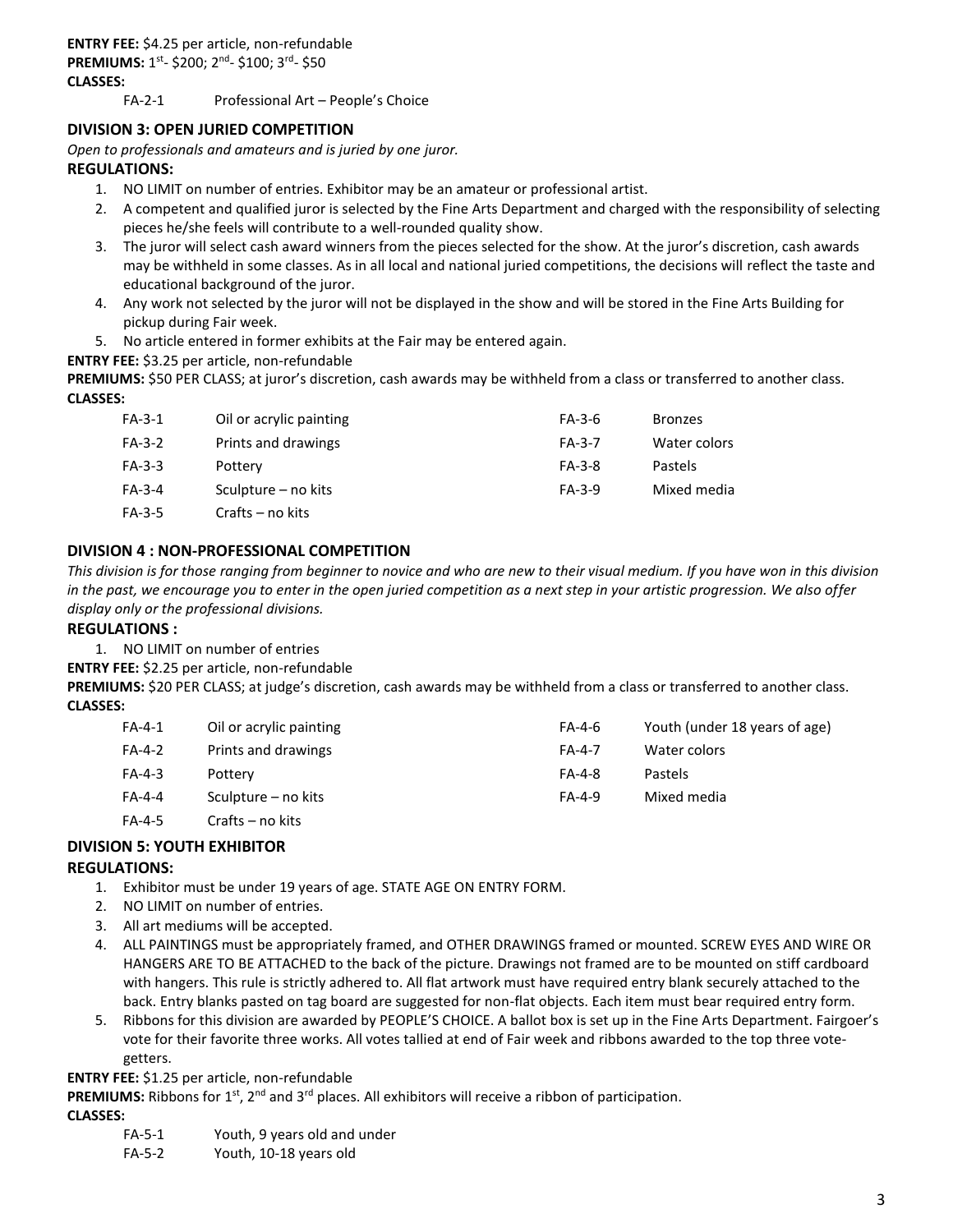#### **DIVISION 6: SPECIAL NEEDS PEOPLE EXHIBITION REGULATIONS:**

- 1. NO LIMIT on number of entries.
- 2. All art mediums will be accepted.
- 3. Ribbons for this division are awarded by PEOPLE'S CHOICE. A ballot box is set up in the Fine Arts Department. Fairgoer's vote for their favorite three works. All votes tallied at end of Fair week and ribbons awarded to the top three votegetters.

**ENTRY FEE:** None

**PREMIUMS:** Ribbons for 1<sup>st</sup>, 2<sup>nd</sup> and 3<sup>rd</sup> places. All exhibitors will receive a ribbon of participation.

**CLASSES:** 

FA-6-1 Special Needs People

## **DIVISION 7: DIGITAL ART EXHIBITION REGULATIONS:**

- 1. NO LIMIT on number of entries.
- 2. Original works of art only no photographs.
- 3. ALL PAINTINGS must be appropriately framed, and OTHER DRAWINGS framed or mounted. SCREW EYES AND WIRE OR HANGERS ARE TO BE ATTACHED to the back of the picture. Drawings not framed are to be mounted on stiff cardboard with hangers. This rule is strictly adhered to. All flat artwork must have required entry blank securely attached to the back. Entry blanks pasted on tag board are suggested for non-flat objects. Each item must bear required entry form.
- 4. Ribbons for this division are awarded by PEOPLE'S CHOICE. A ballot box is set up in the Fine Arts Department. Fairgoer's vote for their favorite three works. All votes tallied at end of Fair week and ribbons awarded to the top three votegetters.

**ENTRY FEE:** \$1.25 per article, non-refundable **PREMIUMS:** Ribbons for 1<sup>st</sup>, 2<sup>nd</sup> and 3<sup>rd</sup> places. **CLASSES:** 

FA-7-1 Digital Art

**SPECIAL EXHIBITION TBA**